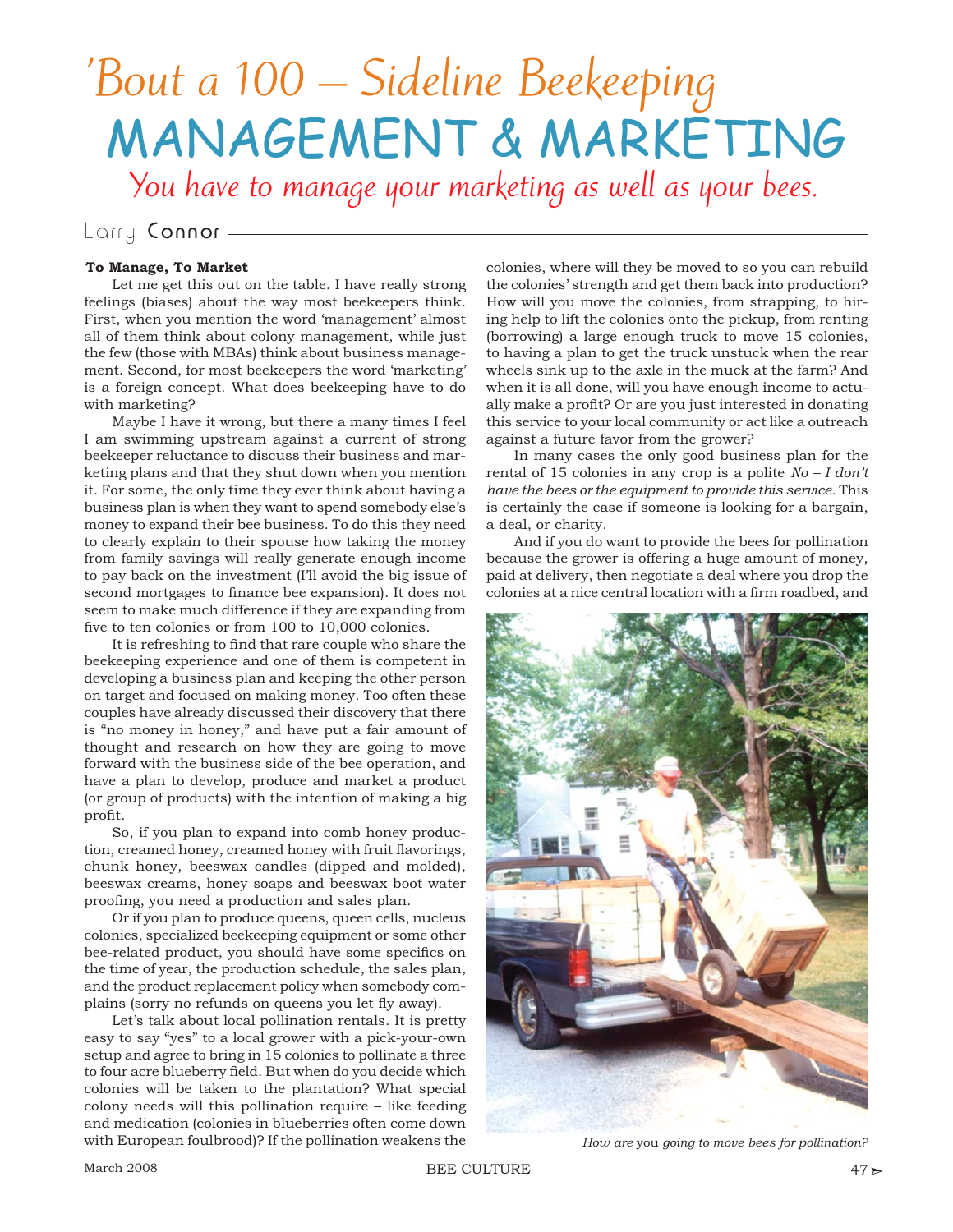let the grower distribute the colonies around the property. Just put it into the pollination agreement/contract what happens if they destroy the hive.

Now let's take the opposite extreme. If you already own a one-ton truck with a lift gate for honey handling, it increases the likelihood that you can move colonies into an orchard without breaking apart the beehive or busting your back. So you decide you have 80 colonies out of your 100 that you can rent for pollination for apples, blueberries, cucumbers and pumpkins. It might be theoretically possible that individual colonies will earn four separate rental fees if the blooming dates cooperate. Now put your hands on you head and keep it from spinning around as it thinks of all the money you will make.

Don't spend the income yet kiddo. You will need to have some plan to market these colonies (a potential 80 x 4 or 360 colony placements and 720 potential colony moves (each one in and each one out) – plus keeping a holding yard between rentals for so many pickups and deliveries. Set some limits, either in geography, number of colonies moved per crop, or use some criteria to keep from wearing out the colonies *and* passing yourself at night in a blur of colony movement! Factor in your regular job, and what you can say to the boss when you fall asleep at the controls of that nuclear reactor.

Focus on the area (counties) where you want to provide bees. Talk to the county ag and hort agent(s) and tell them you have colonies available for pollination. Also tell the people who answer the phone at the extension office and the local grower's coop. Also talk to master gardeners, farm markets. Put posters up in local restaurants where growers get coffee and breakfast. Mention you have a "few" colonies for local rental. You are not a commercial beekeeper with semi loads of bees. You are local and able to serve just a few growers. Set a fee at the high end of the range for your area because you do not have the advantage of volume sales. Tell folks you pride yourself on providing strong, healthy, CCD-free colonies and giving the bees expansion room so they don't swarm (a key point in apples) or you have strong yet young colonies with lots of brood and young bees so the colonies do a good job with cucumber and pumpkin pollination.

You might print up something to help with promotion: a special pollination business card, or a flier to pass out at a grower's meeting (most are held in the winter months).



Valentines and Mother's Day. *Making soap is pretty straight forward. It's selling it that gets tricky.*

You will need to talk to other beekeepers in the region who may have provided some of these growers with bees and make sure you are not getting into trouble with the beekeeper (although most will get over it in a generation or two) or avoid a really uncooperative grower. List your terms of rental – payment in 10 days or 30 days or at delivery – that part is up to you to decide. And hold to those terms.

Mark a calendar to schedule phone calls to the grower about a month before you expect the bees will be needed to make sure everything is going according to schedule. A week before call and keep calling every few days and be ready for the call back at 11 pm that says the bees must be in tomorrow. Then be ready to deliver them on time. If you cannot, be up front with the growers and tell them when the bees will be delivered.

Finally, do some numbers on paper. I like to play with an Excel spreadsheet and do some what ifs. What if I can only rent 40 colonies instead of 80? What if the grower's neighbor sprays and weakens the hives so I don't get a Summer honey crop? What if gas or diesel reaches \$6 per gallon? *Is it still worth it??*

Then use this rule: Multiply expected expenses and costs by four. Divide the expected income by 10. That is a realistic assessment of the potential income from bee related activities.

## **Soap story**

With my travel around the country I see what people are making and selling and I can report that many beekeepers are making soaps that contain beeswax and honey. Some report that soap made with beeswax has a nicer feel and sets up better. Let's look at the potential production and marketing plan for soap you make at home.

Soap products have several nice aspects for beekeepers. You can use dry capping wax with just a touch of honey in it and nobody will complain. In most places you do not need an "approved" kitchen since customers do not eat soap. Soap recipes are varied and you can "invent" your own. Find a market that wants a plain product or one that values the uniqueness of your peppermint-tangerine-oatmeal blend. Soap products appeal to a wide audience, male and female (men respond to different odors than women, so learn which ones). And soap is a product many people both use and give away as gifts, so it is possible you will have regular, repeat customers for a favorite soap recipe. Finally, lots of folks like using home-made soaps because they do not use industrial fats or petroleum products.

During the early stages of your product production and marketing development you will need to find and try a few recipes. Attend a workshop or offer to help someone who is doing this already. During the research phase, find out what it will cost to produce a dozen bars of soap and find out what the local market will pay for such a product. Some markets might have soap bars selling for \$3, while upscale markets might double or triple that. Fancy papers, ribbons, labels and a little product "finish" will go a long way. Not all of us want to be Martha Stewart but we can use her ideas on how to dress up a bar of soap with some low-cost additions. Then think of a three or four bar gift box, especially before Christmas,